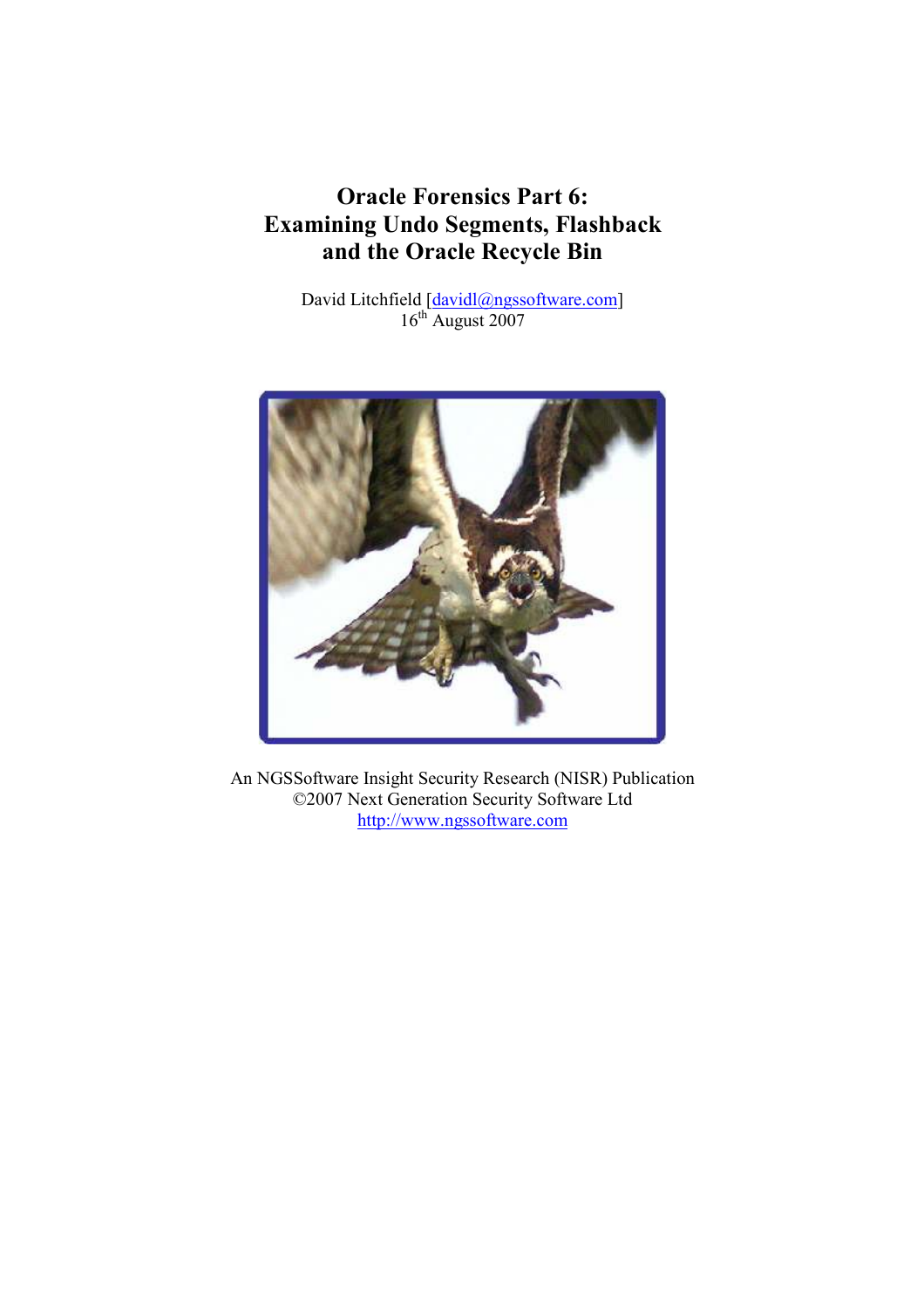#### Introduction

This paper examines the ways in which a forensic examiner or incident responder may look for evidence in those places and technologies designed by Oracle for disaster recovery purposes – namely Undo segments, Flashback and the Recycle Bin - of a compromise and the actions an attacker may have taken. Please note that the research conducted for this paper was performed on Oracle 10g Release 2 and the information therefore should only be considered as pertaining to that version. This paper, however, can act as a suitable guideline for researching other versions of Oracle. For more papers on Oracle Forensics please see http://www.databasesecurity.com/oracle-forensics.htm

#### Flashback Queries

Oracle 10g introduced new technology called Flashback which allows a user to query data from an older version or snapshot of a given table – in other words peer back into the past and see the table's data as it was then. When responding to a potential incident this can prove invaluable to an incident responder. For example, to see if anyone has recently been granted role membership or new privileges one can select the difference between the current data and the data as existed at a set time ago – in this case 3600 minutes:

SQL> SELECT GRANTEE#, PRIVILEGE# FROM SYS.SYSAUTH\$ MINUS SELECT GRANTEE#, PRIVILEGE# FROM SYS.SYSAUTH\$ AS OF TIMESTAMP(SYSDATE - INTERVAL '3600' MINUTE);

 GRANTEE# PRIVILEGE# ---------- ----------  $1 -15$ 1 4

Here we can see that, indeed, there is a difference between the older data and the current data. In this case DBA has been granted to PUBLIC. To see what objects have been dropped and which have been created in a given timeframe one could use the following queries. To find new objects that aren't in the older data execute:

SQL> SELECT NAME FROM SYS.OBJ\$ MINUS SELECT NAME FROM SYS.OBJ\$ AS OF TIMESTAMP(SYSDATE - INTERVAL '156' MINUTE);

NAME

------------------------------

TESTTEST

To find old objects that are no longer in the data – in other words recently dropped execute:

SQL> SELECT NAME FROM SYS.OBJ\$ AS OF TIMESTAMP(SYSDATE - INTERVAL '156' MINUTE) MINUS SELECT NAME FROM SYS.OBJ\$;

NAME

------------------------------ GET DBA FUNCTION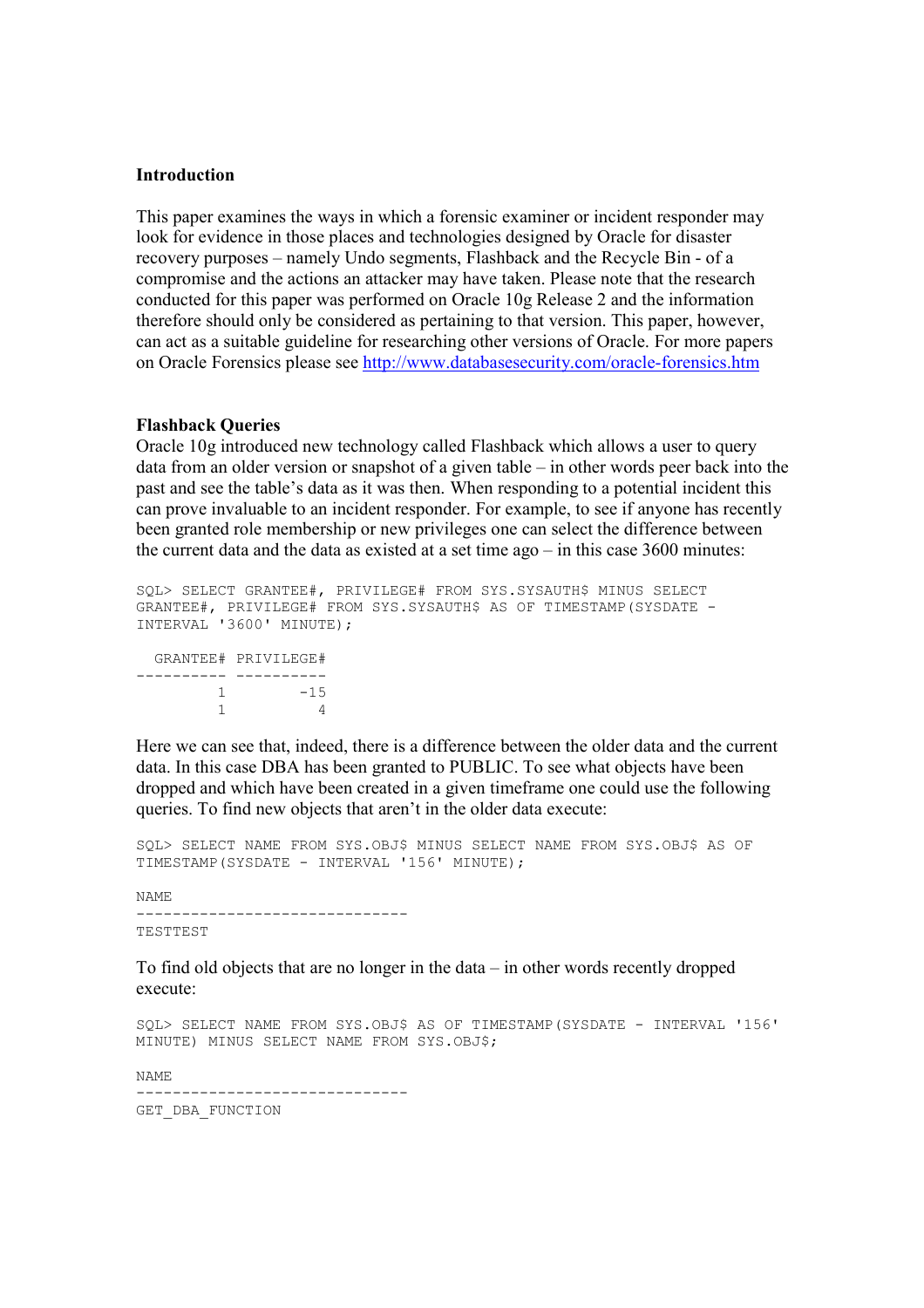In "Oracle Forensics Part 5: Finding Evidence of Data Theft in the Absence of Auditing" [http://www.databasesecurity.com/dbsec/OracleForensicsPt5.pdf] the need to build a baseline of table accesses for comparison with data in the COL\_USAGE\$ table is required. This baseline can be achieved via a flashback query:

SQL> SELECT NAME FROM SYS.OBJ\$ WHERE OBJ# IN (SELECT OBJ# FROM SYS.COL\_USAGE\$ MINUS SELECT OBJ# FROM SYS.COL\_USAGE\$ AS OF TIMESTAMP(SYSDATE - INTERVAL '500' MINUTE));

Data for flashback queries is drawn from the undo data and the redo logs and in practice may not be available for long. On a "quiet" system data may linger for a day or two but considerably less so in a "busy" system. Suffice it to say that, provided an incident responder or DBA gets there in "time" they will be able to quickly ascertain what an attacker may or may not have done. If no useful evidence can be gathered this way then they will have to dig a little deeper – as explained in the following sections.

## The Oracle Recycle Bin

Whenever a table is dropped, the table and any dependent objects such as indexes and triggers are moved to the Recycle Bin. This way, if it is decided that the table has been dropped in error, it can be recovered from the Recycle Bin using the UNDROP statement. The Recycle Bin is implemented as a table called RECYCLEBIN\$ in the SYSTEM tablespace.

When a table is dropped all that basically happens is that the name of the table is changed in SYS.OBJ\$ from its original to its dropped equivalent – i.e. a prefix of BIN\$ followed by what appears to be a base64 encoded string and affixed with a double equals, a dollar and a number e.g. "BIN\$tjjNZzJ2RSWgPAOcVwnmQg==\$0". With the exception of the MTIME and CTIME columns everything else, such as OBJ# and so on remains the same. Along with the table name change, a row is inserted into the RECYCLEBIN\$. This row details, amongst other items, the original table name, the object ID, the owner, and the time at which the table was dropped. If the object is not a table, but rather a trigger or index, then the TYPE# column indicates what the object is. [See Appendix B for a table showing the mapping from type number to type.]

The SQL below shows the relationship between a dropped object's row data in SYS.OBJ\$ and SYS.RECYCLEBIN\$:

SQL> ALTER SESSION SET NLS\_DATE\_FORMAT = 'YYYY-MM-DD HH24:MI:SS'; Session altered. SOL> SELECT DROPTIME, OBJ#, OWNER#, ORIGINAL NAME FROM SYS.RECYCLEBIN\$; DROPTIME OBJ# OWNER# ORIGINAL NAME --------------------- -------- ------- ----------------------------- 2007-08-16 09:27:45 53137 104 FOOBAR SQL> SELECT MTIME, OBJ#, OWNER#, NAME FROM SYS.OBJ\$ WHERE OBJ#=53137;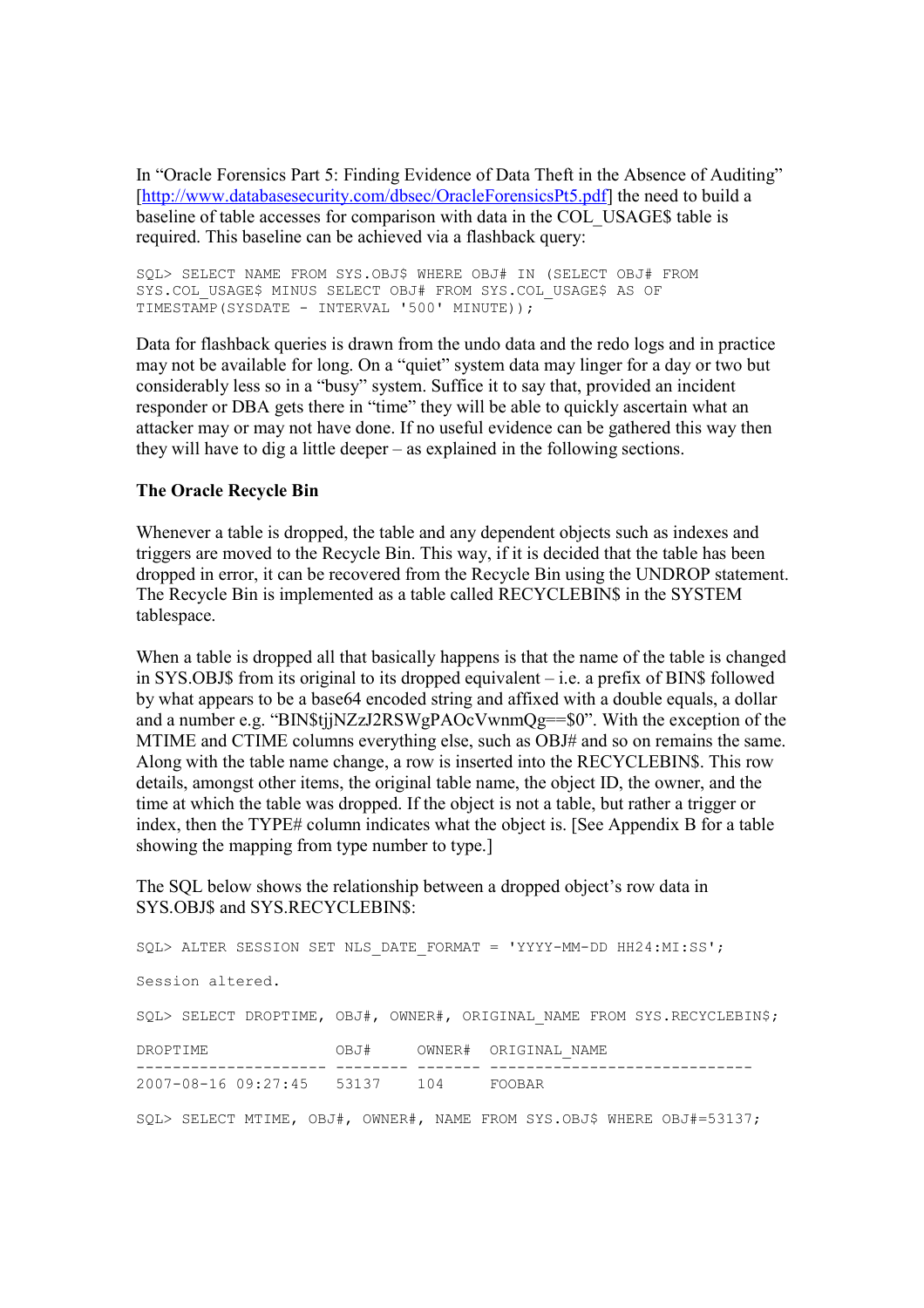| MTIME                         | OBJ# OWNER#NAME |                                  |
|-------------------------------|-----------------|----------------------------------|
|                               |                 |                                  |
| 2007-08-16 09:27:46 53137 104 |                 | BIN\$tiiNZzJ2RSWqPAOcVwnmOq==\$0 |

If the user wishes to restore the table (and any associated objects) they may do so and everything is restored to its original state.

An incident responder should query both the RECYLEBIN\$ and the OBJ\$ table – specifically looking for objects starting with BIN\$ in the latter case:

SQL> SELECT MTIME, NAME, OWNER#, OBJ# FROM SYS.OBJ\$ WHERE NAME LIKE 'BIN\$%';

If the Recycle Bin has been purged, a forensic examiner can often still gain access to the original data. Just because the table has been dropped doesn't mean it has been wiped from the data files. The diagram below shows a hex dump of the entry for the dropped table in the SYSTEM tablespace's data file. It shows a data block used by the OBJ\$ table (object ID 18 or  $0x12$  and highlighted in red at the top. The grey square  $(0x00FA)$  is an entry in the row directory pointing to the deleted row in OBJ\$. This entry is an offset from the start of the row directory at 0x189E0044 to where the row data can be found. As can be seen this row is marked as deleted – the  $5<sup>th</sup>$  bit in the row flags (0x3C) has been set.

|  |  |  |  |  |  |  |    |  | 189e0000h: 06 A2 00 00 F0 C4 40 00 5C 7F 11 00 00 00 01 06 ;                         |
|--|--|--|--|--|--|--|----|--|--------------------------------------------------------------------------------------|
|  |  |  |  |  |  |  |    |  | 189e0010h: 52 DF 00 00 01 00 00 00 01 2 00 00 00 5B 7F 11 00 ; RB[0                  |
|  |  |  |  |  |  |  |    |  |                                                                                      |
|  |  |  |  |  |  |  |    |  | 189e0030h: 2D 02 00 00 1E 0B 80 00 6C 01 0E 00 01 20 5D 00 ; - $\epsilon.1$ ].       |
|  |  |  |  |  |  |  |    |  | 189e0040h: 5C 7F 11 00 00 01 41 00 08 00 94 00 FA 00 81 04 ; \[A".ú. [].             |
|  |  |  |  |  |  |  |    |  | 189e0050h: E0 04 00 00 41 00 49 1F E6 1E C7 04 1A 1E AF 1D ; àA.I.æ.C <sup>-</sup> . |
|  |  |  |  |  |  |  |    |  | 189e0060h: 78 03 D3 1C 64 1C FF FF 80 1B F1 19 87 49 1D 19 ; x.Ó.d.ÿÿ€.ñ. *          |
|  |  |  |  |  |  |  |    |  | 189e0070h: B9 18 4F 18 E5 17 7E 17 17 17 AE 16 42 16 D6 15 ; 1.0.å.~®.B.Ö.           |
|  |  |  |  |  |  |  |    |  | 189e0080h: 71 15 09 15 A1 14 40 14 DC 13 78 13 07 13 93 12 ; q;.@. U.x".             |
|  |  |  |  |  |  |  |    |  | 189e0090h: 1F 12 B3 11 44 11 D5 10 68 10 F8 OF 88 OF 24 OF ; D. O.h.ø.^.\$.          |
|  |  |  |  |  |  |  |    |  | 189e00a0h; BE OE 58 OE F4 OD 8D OD 26 OD C0 OC 57 OC EE OB ; %.X.ô. I.&.À.W.î.       |
|  |  |  |  |  |  |  |    |  | 189e00b0h: 89 0B 21 0B B9 0A 50 0A E4 09 78 09 05 09 8F 08 ; %.!. 2. P. ä.x O.       |
|  |  |  |  |  |  |  |    |  | 189e00c0h: 19 08 AD 07 3E 07 CF 06 6C 06 06 06 A0 05 35 05 ; -.>. I.1 . 5.           |
|  |  |  |  |  |  |  |    |  | 189e00d0h: 59 04 EA 03 06 03 FA 00 00 00 00 00 00 00 00 00 ; Y.êú                    |
|  |  |  |  |  |  |  |    |  | 00 :                                                                                 |
|  |  |  |  |  |  |  |    |  |                                                                                      |
|  |  |  |  |  |  |  | 00 |  | 00 :                                                                                 |
|  |  |  |  |  |  |  |    |  |                                                                                      |
|  |  |  |  |  |  |  |    |  |                                                                                      |
|  |  |  |  |  |  |  |    |  |                                                                                      |
|  |  |  |  |  |  |  |    |  | 189e0140h: 11 04 C3 06 20 26 04 C3 06 20 26 03 C2 02 05 1E ; A. &.A. &.A             |
|  |  |  |  |  |  |  |    |  | 189e0150h: 42 49 4E 24 74 6A 6A 4E 5A 7A 4A 32 52 53 57 67 ; BIN\$tjjNZzJ2RSWg       |
|  |  |  |  |  |  |  |    |  | 189e0160h: 50 41 4F 63 56 77 6E 6D 51 67 3D 3D 24 30 02 C1 ; PAOcVwnmQg==\$0.A       |
|  |  |  |  |  |  |  |    |  | 189e0170h: 02 FF 02 C1 03 07 78 6B 08 10 0A 16 17 07 78 6B ; . y.Axkxk               |
|  |  |  |  |  |  |  |    |  | 189e0180h: 08 10 0A 1C 2F 07 78 6B 08 10 0A 1C 2F 02 C1 02 ; /.xk/.A.                |
|  |  |  |  |  |  |  |    |  | 189e0190h: FF FF 03 C2 02 1D FF 02 C1 07 02 C1 03 3C 01 11 ; ÿÿ.Âÿ.ÁÁ.<              |

Figure 1: Hex dump of OBJ\$ block showing deleted entry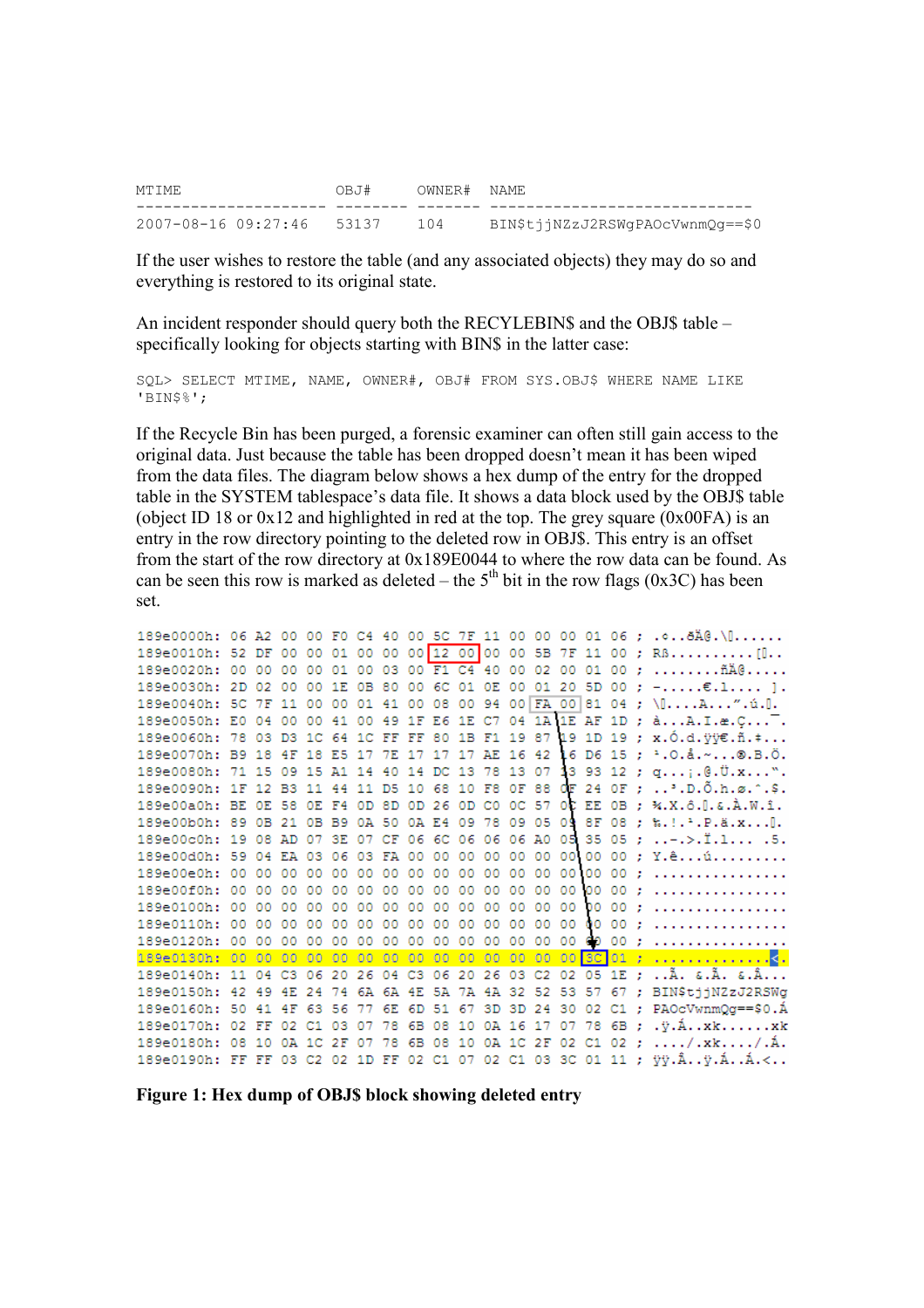We can clearly see the name of the dropped table –

"BIN\$tjjNZzJ2RSWgPAOcVwnmQg==\$0". From here it is possible to dump the data such as object ID and so on and work backwards to recover evidence. For more information about finding deleted data and dropped objects please see "Oracle Forensics Part 2: Locating Dropped Objects" [http://www.databasesecurity.com/dbsec/Locating-Dropped-Objects.pdf]

# Automatic Undo Management

In Oracle the ability to rollback transactions is enabled by "undo". Whenever a transaction takes place, for example an INSERT, DELETE or UPDATE, an image of the data before is recorded in an undo segment in the undo tablespace. So in the case of an UPDATE, an entry is created in the undo segment detailing what the data was before the update took place. Only those columns which are updated are recorded. In the case of a DELETE, then a copy of the data that was deleted is stored as an entry in the undo segment. With an INSERT it's slightly different. As there was no data to begin with, an entry detailing the file number, row and slot is recorded in the undo segment. This is all the information necessary to undo or rollback the transaction.

## Undo Segments

Oracle 9i introduced Automatic Undo Management where undo segments are managed by the system as well as the length of time to retain undo data. 10g Release 2 by default uses Automatic Undo Management. To do this an undo tablespace is maintained – this made up of one or more files – by default a single file called UNDOTBS01.DBF. This tablespace contains 10 undo segments. Recall that a segment is made up of one or more extents and each extent is made up of one or more data blocks. Data blocks in an extent are allocated in a contiguous block.

| PDII ODUIDIVIO WIIDIVD | COULDN'T MILL DITIO                                                                                                                                             |                          | U T DUITOUT I  |               |
|------------------------|-----------------------------------------------------------------------------------------------------------------------------------------------------------------|--------------------------|----------------|---------------|
| SEGMENT NAME           |                                                                                                                                                                 | HEADER FILE HEADER BLOCK | <b>EXTENTS</b> | <b>BLOCKS</b> |
| SYSSMU1\$              |                                                                                                                                                                 | 9                        |                | 16            |
| SYSSMU2\$<br>SYSSMU3\$ |                                                                                                                                                                 | 25<br>41                 |                | 144<br>144    |
| SYSSMU4\$<br>SYSSMU5\$ |                                                                                                                                                                 | 57<br>73                 |                | 272<br>24     |
| SYSSMU6\$              |                                                                                                                                                                 | 89                       |                | 24            |
| SYSSMU7\$              |                                                                                                                                                                 | 105<br>121               |                | 32            |
| SYSSMU8\$<br>SYSSMU9\$ | $\mathcal{D}_{\mathcal{A}}^{\mathcal{A}}(\mathcal{A})=\mathcal{D}_{\mathcal{A}}^{\mathcal{A}}(\mathcal{A})\mathcal{D}_{\mathcal{A}}^{\mathcal{A}}(\mathcal{A})$ | 137                      |                | 40<br>144     |
| SYSSMU10\$             |                                                                                                                                                                 | 153                      |                | 144           |

SQL> SELECT SEGMENT NAME, HEADER FILE, HEADER BLOCK, EXTENTS, BLOCKS FROM DBA\_SEGMENTS WHERE SEGMENT NAME LIKE '\_SYSSMU%\$';

10 rows selected.

#### The Undo Header

Each segment has a header detailing the location of the extents that it is made up of. The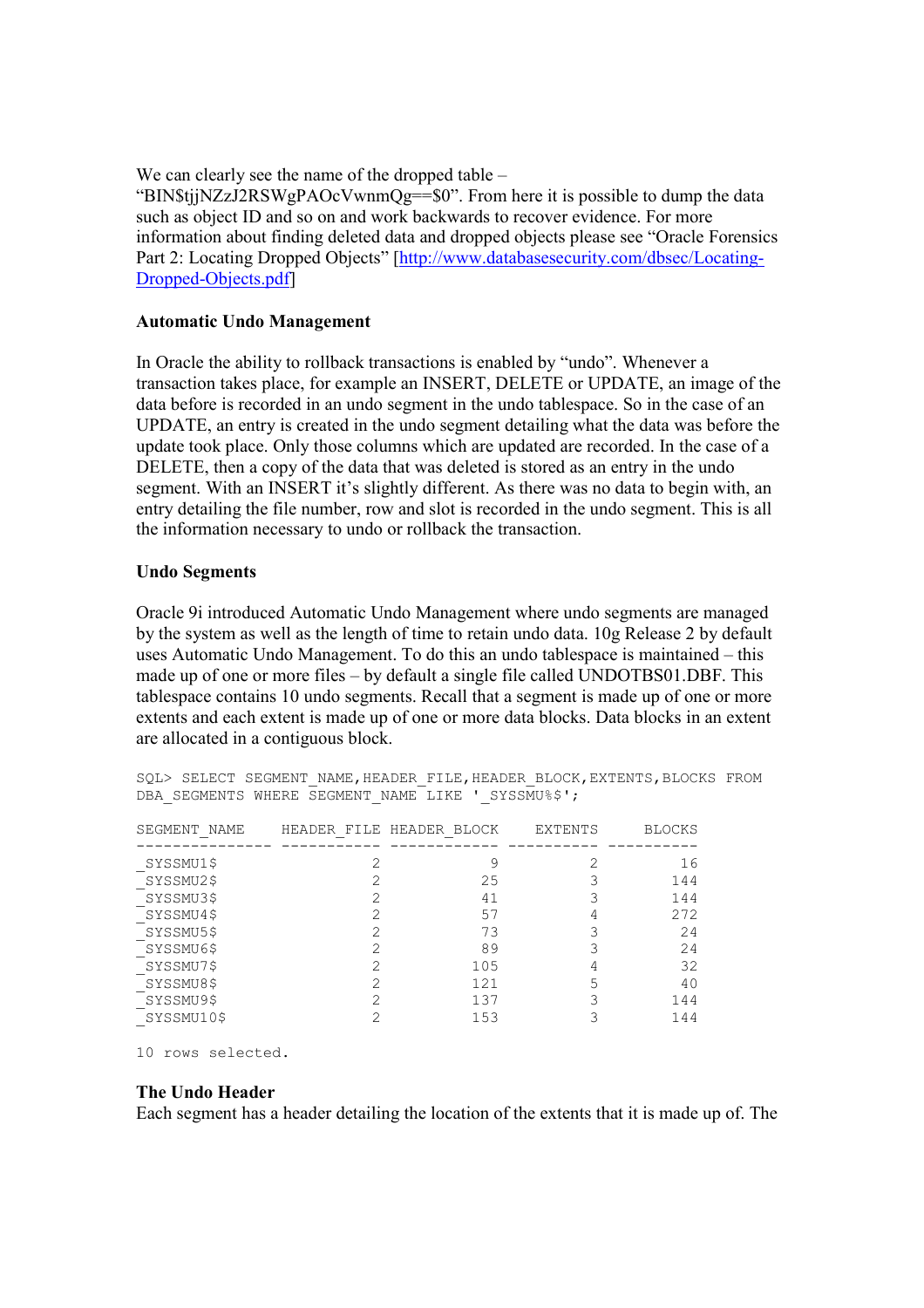diagram below is a hex dump of an undo segment header. The header contains, amongst other things an extent map. This map contains a list of Database Block Addresses (DBAs) that point to the extents that make up the segment and their respective lengths – in other words the number of blocks that make up the extent.



Figure 2: Hex Dump of Undo Segment Header

The first byte at  $0x000F2000$  is  $0x26$  which indicates that the block is a "KTU SMU HEADER BLOCK" – a System Managed Undo header. The header also contains a Retention Table 0x1000 bytes offset from the start. This table contains the time of the last commit for the extent. The time is stored in seconds since 1/1/1970 – Julian time. The diagram below shows a hex dump of a Retention Table.

000f3000h: 00 00 00 00 5D 7D C1 46 5D 7D C1 46 5D 7D C1 46 ; ... 1) AF1) AF1) AF 000f3010h: 5D 7D C1 46 54 7D C1 46 00 00 00 00 00 00 00 00 ; ]}AFT}AF........ 000f3040h: C5 6A AF 46 C5 6A AF 46 C5 6A AF 46 C5 6A AF 46 ; Åj FÅj FÅj FÅj F 

#### Figure 3: Hex Dump of Retention Table

#### Undo Extents and Blocks

The extent map in the segment header contains entries that each point to the first block of a given extent. The number of blocks in the extent is indicated by the length entry in the extent map. Each block in the extent contains a header. The header contains a set of offsets (marked in green in the diagram below) that point to individual undo entries. The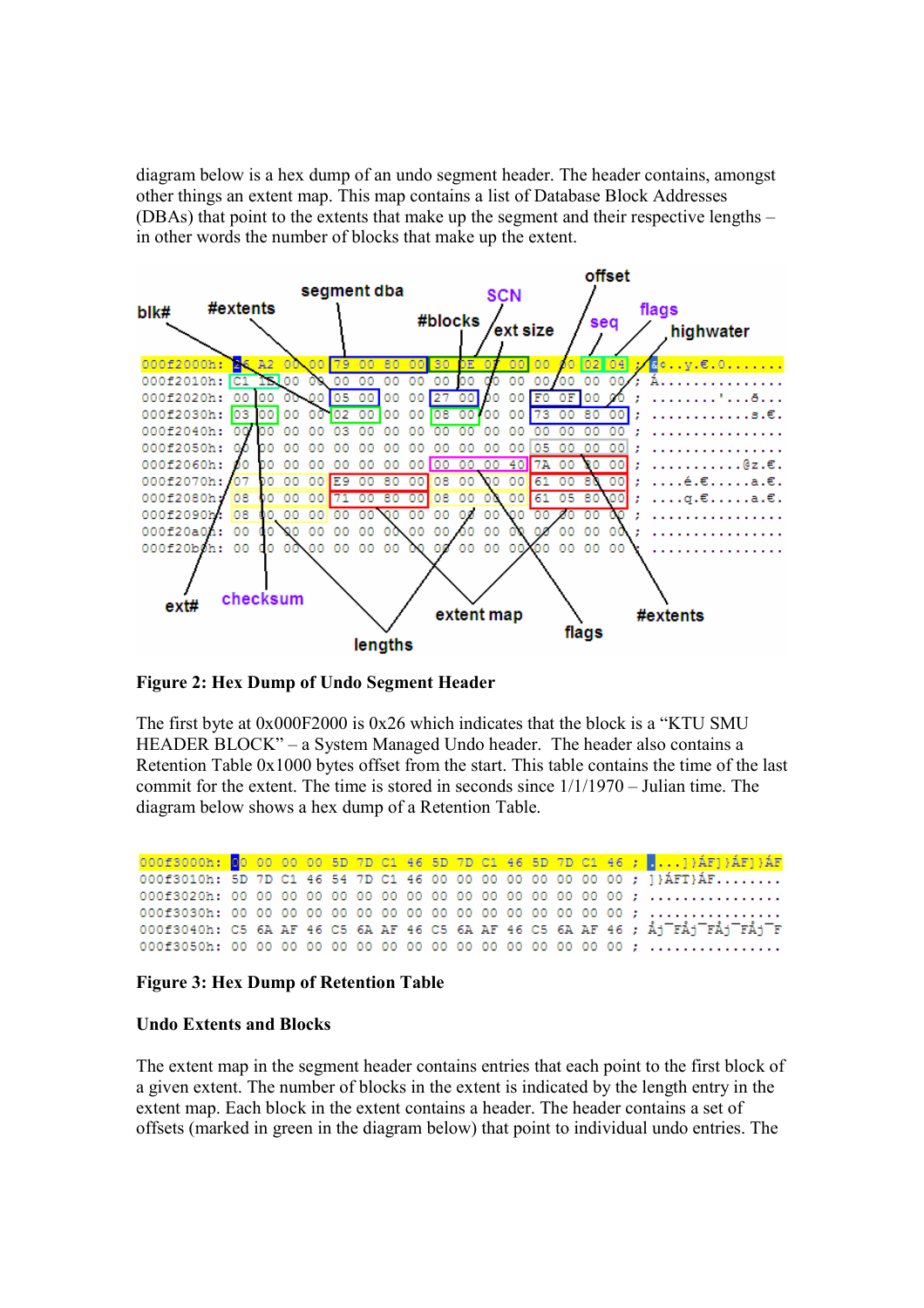offset is added to the block base plus twenty to locate the undo entry.

| type<br>checksum |     |     | xid |       | rdba     |      |             |     |            | scn |                   |                      | sea            |                | sea               |    | flad | cnt irb                                                                                                           |
|------------------|-----|-----|-----|-------|----------|------|-------------|-----|------------|-----|-------------------|----------------------|----------------|----------------|-------------------|----|------|-------------------------------------------------------------------------------------------------------------------|
| 000f4000h: 02 A2 |     |     | 00  | CO.   | 7A 00 80 |      |             |     | $00$ 30 ED |     | 0E                | 00                   | 00.            | 00             | 07                |    |      | $\cdot \circ \ldots \circ \circ \circ \circ \circ \vdots \circ \ldots \circ \circ \circ \circ \circ \circ \vdots$ |
| 000f4010h: 24    |     | DOI | 00  | 00    | 108      | 00   | 2D          |     | ED.        | 01  | 00                | 00                   | 71             |                | 06                | 06 |      |                                                                                                                   |
| 000f4020h:       | 00  |     | E8. | 1F    | 50       | 17   |             |     |            |     | 98 16 4C 15 FC 02 |                      | 5 <sub>C</sub> | $\overline{0}$ | 00                |    |      | è.P.~.L.ü.\                                                                                                       |
| 000f4030h:       | 9C. | OC. |     | 1C OC | C4.      |      | 0B 58 0B FC |     |            | OΆ  | 9C.               |                      | 0A 4C          | OΆ             | E4                |    |      | œÄ.X.ü.œ.L.ä.                                                                                                     |
| 000f4040h:       | Α4  | 09  | 4C  | 09    | ođ       |      | 09 B8       |     | 08 78      |     | 08 24             | oв                   | E4             | 07             | 90'               | 07 |      | ; $x.L$ , $x.S.d.$ .                                                                                              |
| 000f4050h:       | 50  | 07  | 00  | 07    | CD.      |      | O6 68       |     |            |     |                   |                      |                |                |                   |    |      | 06 $\leq$ 8 06 D4 05 94 05 8C 05 ; PA.h. (.O.".<.                                                                 |
| 000f4060h: FC 04 |     |     |     | A8 04 | 68.      | 04   |             |     |            |     |                   |                      |                |                |                   |    |      | 10 04 DO 03 70 03 30 02 DO 02 ; ü. n D.p.0.D.                                                                     |
| 000f4070h: 90    |     | 02. |     | 3C 02 | EC.      | 01   |             |     | A4 01 64   |     | 01 08 01 C8 00    |                      |                |                | 70                |    |      | 00 ; $[. \langle .\ddot{u}, \vec{x}, d,\ddot{E}, p,$                                                              |
| 000f4080h: 59    |     | 01  | 09  | 00    | 0A.      | 00   | 18          |     | 00 0C 00   |     |                   |                      |                |                | 14 00 12 00 D6 04 |    |      | .: YO.                                                                                                            |
| 000f4090h:       | 69  | OΕ  | 00  | 001   | 69.      | OE I | 00          |     | $0002$ (   |     |                   |                      |                |                |                   | 00 |      | : 1.1.1.1.1.1.1.1.1.1.1.                                                                                          |
| 000f40a0h:       | OΆ  | 16  |     | 20    | 00       | 00.  |             |     | E8 01 02 ( |     |                   | <b>Entry offsets</b> |                |                |                   | 00 | - 2  | $\ldots$ - $\ldots$ è $\ldots$ 43z. $\epsilon$ .                                                                  |
| 000f40b0h:       | 6D  | 01  | 2C  | ററ    | 03       | 02   | 01          | 00  | -23        |     |                   |                      |                |                |                   | 00 |      | ; m.,#.A.ú…À.                                                                                                     |
| 000f40c0h:       | nn  | o٥  | 00  |       |          |      |             |     |            |     |                   |                      |                |                |                   | 49 |      | .B.DBI                                                                                                            |
| 000f40d0h:       | 4F  | 5F  | 45  | 58.   | 50       | 45.  | 43          | -54 | 45         | 44  | 00                |                      |                |                | 18                | 00 |      | EXPECTED.                                                                                                         |
|                  |     |     |     |       |          |      |             |     |            |     |                   |                      |                |                |                   |    |      |                                                                                                                   |

Diagram 4: Hex Dump of a Block Header

# Undo Entries

Each undo entry has a header that indicates information about the entry such as the operation the undo entry is for. There are many different kinds of undo entries, denoted as Layers, though the most common actions relate to Row (10) and Index (11) operations. The undo entry header starts with a header size which is used to locate other items in the header in addition to a size located at bytes 3 and 4 specific to the entry type. Using these, the entry's layer, opcode, slot and the object ID the entry pertains to can be located. If the undo entry is for an Row operation then the opcode will be one of the following:

| IUR        | [Interpret Undo Record]   | 1  |
|------------|---------------------------|----|
| IRP        | [Insert Row Piece]        | 2  |
| DRP        | [Drop Row Piece]          | 3  |
| LKR        | [Lock Row]                | 4  |
| URP        | [Update Row Piece]        | 5  |
| ORP        | [Overwrite Row Piece]     | 6  |
| MFC        | [Manipulate First Column] | 7  |
| CFA        | [Change Forward Address]  | 8  |
| CKI        | [Change Key index]        | 9  |
| SKL        | [Set Key Links]           | 10 |
| OMI        | [Ouick Multi-Inserts]     | 11 |
|            | OMD [Ouick Multi-Deletes] | 12 |
| <b>DSC</b> |                           | 14 |
| LMN        |                           | 16 |
| LLB        |                           | 17 |
| SHK        |                           | 20 |

The C source code in Appendix A dumps the header all entries for each block in each segment. Below is a snippet of the output: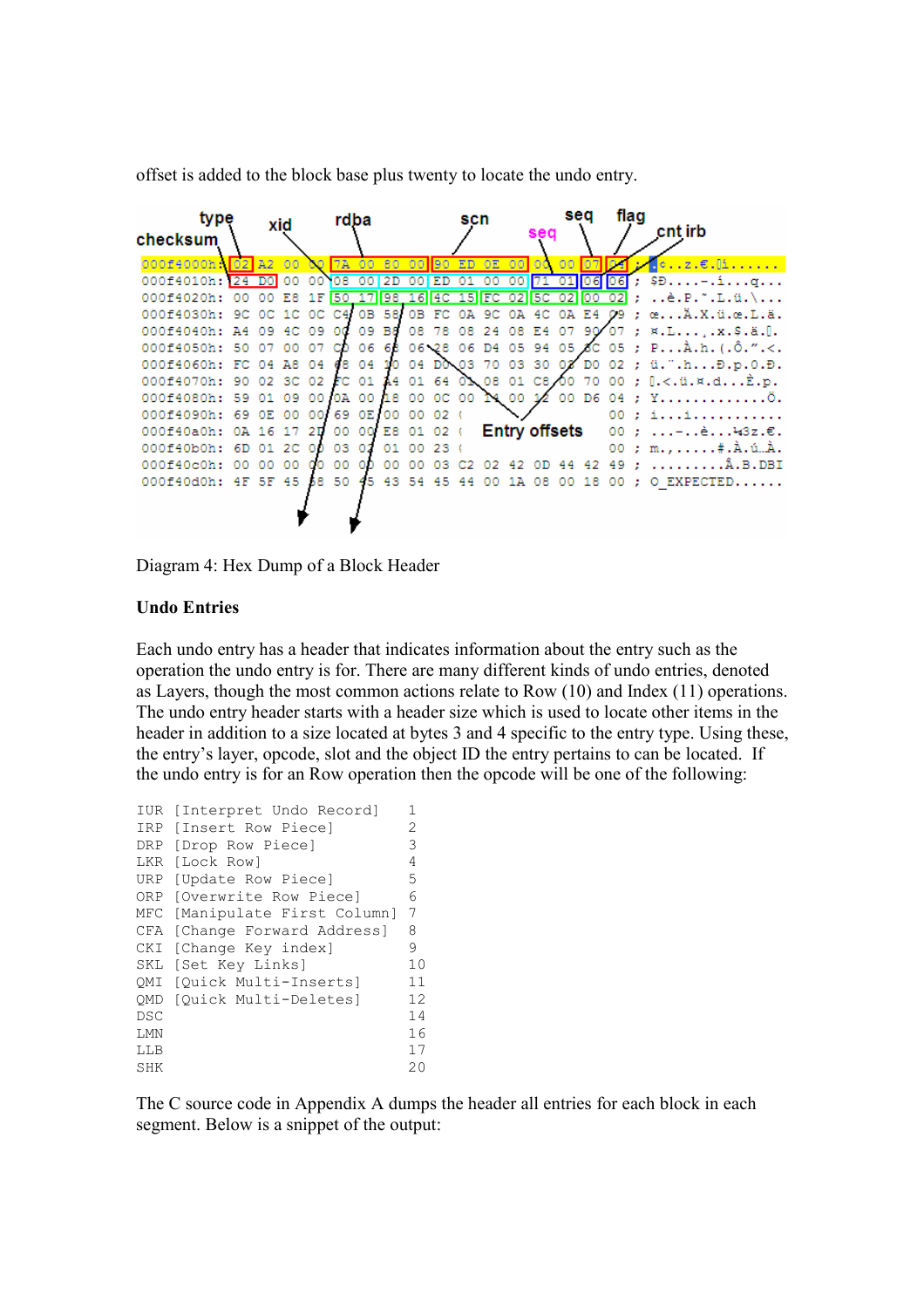```
Number of extents: 17 
Address: 0x0080000A Size: 0x00000007 
Address: 0x00800081 Size: 0x00000008 
Address: 0x00800061 Size: 0x00000008 
Address: 0x00800071 Size: 0x00000008 
Address: 0x008000B9 Size: 0x00000008 
Address: 0x00800721 Size: 0x00000008 
Address: 0x008000B1 Size: 0x00000008 
Address: 0x008000D9 Size: 0x00000008 
Address: 0x008000E1 Size: 0x00000008 
Address: 0x00800109 Size: 0x00000008 
Address: 0x00800119 Size: 0x00000008 
Address: 0x00800131 Size: 0x00000008 
Address: 0x00800D09 Size: 0x00000080 
Address: 0x00800729 Size: 0x00000008 
Address: 0x008000C1 Size: 0x00000008 
Address: 0x008000D1 Size: 0x00000008 
Address: 0x00800139 Size: 0x00000008 
Dumping extents... 
DBA: 0080000A 
Number of blocks: 7 
DBA: 0080000A 
SCN: 1132624 
XID: 0001.014.000001DF 
Entries: 50 [32] 
Rec #0x01: 1F44 
Layer: 10 Index 
opc: 21 
rci: 0 
ObjectID: 50529 
Slot: 45 [2D] 
Op: 5 ver: 1 
… 
… 
Rec #0x17: 1568 
Layer: 13 Transasction Segment 
opc: 29 
rci: 22 
ObjectID: 50328 
Slot: 22 [16] 
Op: 235 ver: 103 
Rec #0x18: 1508 
Layer: 14 Transasction Extent 
opc: 5 
rci: 23 
ObjectID: 1 
Slot: 22 [16] 
Op: 235 ver: 103 
Rec #0x19: 142C 
Layer: 11 Row 
opc: 1
```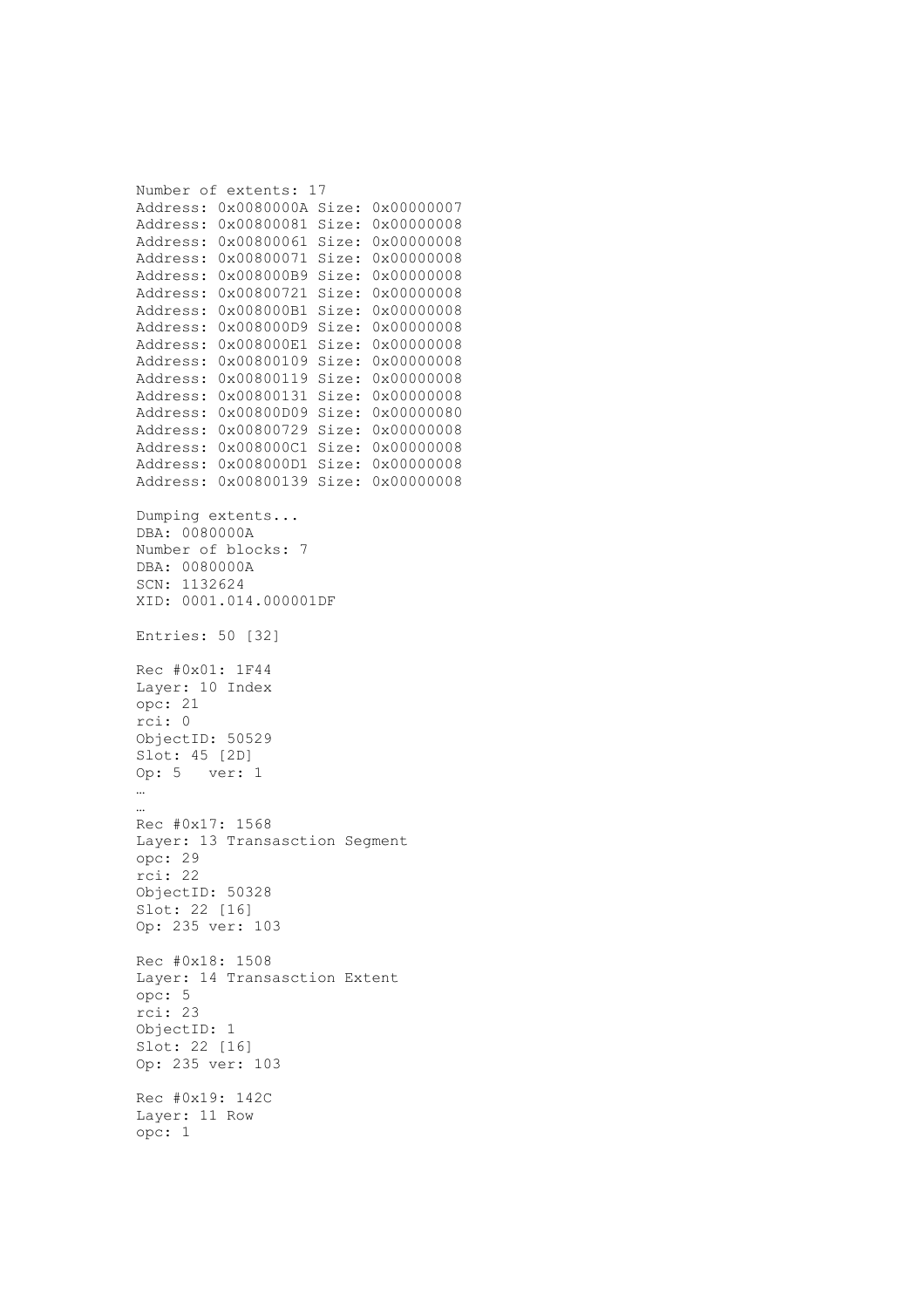rci: 24 ObjectID: 14 Slot: 22 [16] Op: 4 ver: 1 KDO Opcode: [05] URP [Update Row Piece]

#### Finding Evidence in the Undo Segments

Given that an attacker may perform actions that require a transaction, evidence of what the attacker did may appear in the undo segments. One can dump the undo tablespace using the alter system command:

SQL> SELECT FILE ID, BLOCKS FROM DBA DATA FILES WHERE TABLESPACE NAME = 'UNDOTBS1'; FILE ID BLOCKS ---------- ---------- 2 4480 SQL> ALTER SYSTEM DUMP DATAFILE 2 BLOCK MIN 0 BLOCK MAX 4480;

System altered.

However, this, as its name indicates, alters the system and this could jeopardise evidence. Dumping an entire 36 Mb undo tablespace generates a 600 Mb file. Where possible an offline analysis should be performed. The C code presented in Appendix A can be used to help with this.

#### Conclusion

We have seen how technologies designed for disaster recovery can be used by a forensic examiner to locate evidence of an attack. As with all investigations if the closer in time to the event one can get when performing the investigation increases the likelihood of finding evidence. As we have seen on a busy system undo and flashback data may not be around for long but if you can find it, the evidence is telling.

#### Appendix A

```
#include <stdio.h> 
int GetSegments(); 
int SetSegmentVariables(); 
int PrintExtentMap(); 
int DumpExtent(unsigned int address, unsigned int size); 
int DumpBlock(); 
int DumpEntry(unsigned int rec); 
int FindSMUHeaderBlock(); 
int SetupBuffer(); 
int CleanUp(); 
int ReadBlock(); 
unsigned int Peek(); 
unsigned int block size = 0;
unsigned int number of extents = 0;
```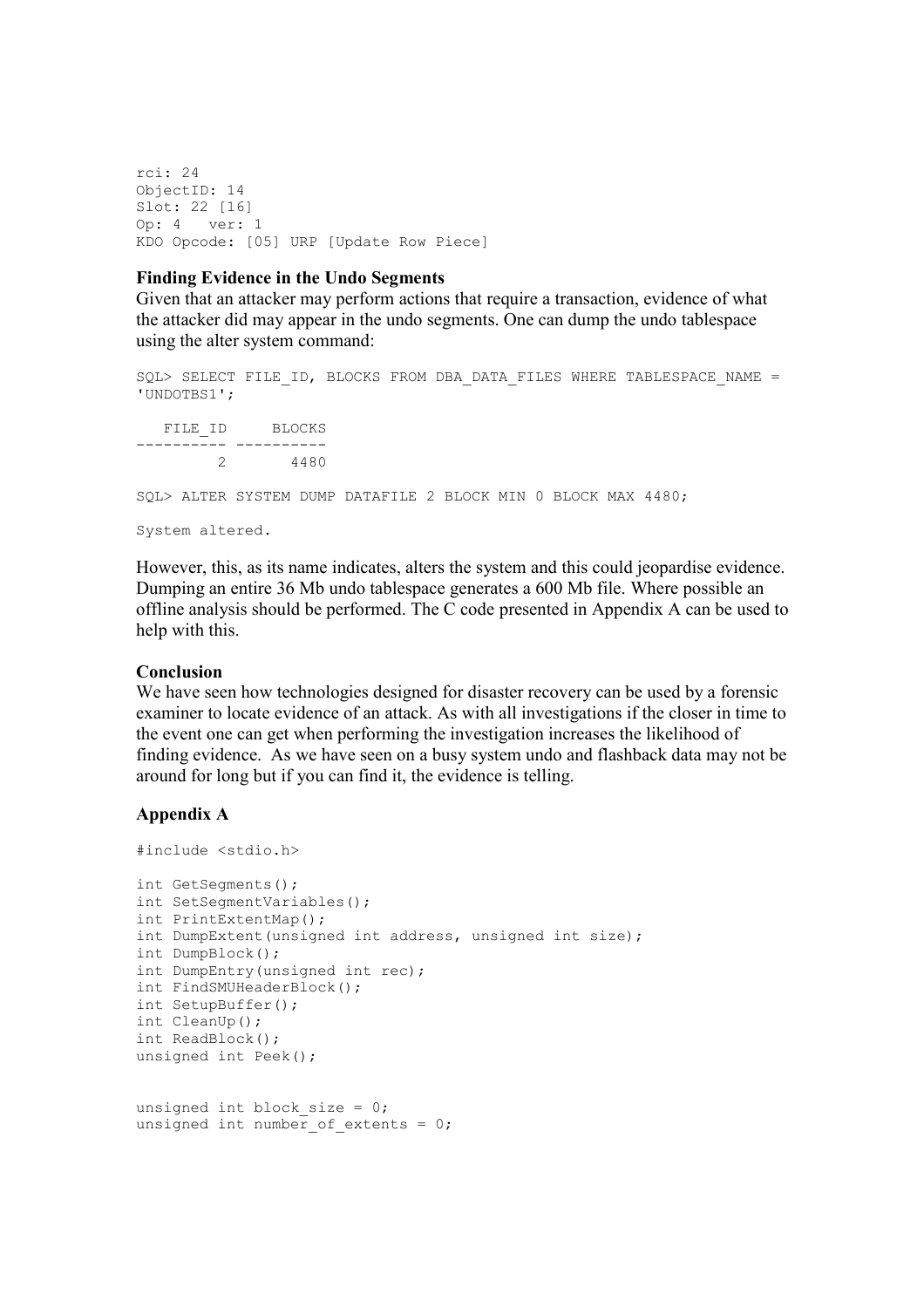```
unsigned int number of blocks = 0;FILE *fd = NULL;unsigned char *block buffer = NULL;
unsigned total reads = 0;int main(int argc, char *argv[]) 
{ 
       if(argc!=2) 
       { 
              printf("undoreader P.o.C.\n"); 
              printf("David Litchfield\n"); 
              printf("(david@databasesecurity.com)"); 
              printf("15th August 2007\n\n"); 
             return printf("c:\\>%s undo file name\n",argv[0]);
       } 
      fd = fopen(argv[1], "rb"); if(!fd) 
              return printf("Failed to open %s\n",argv[1]); 
       if(GetBlockSize()==0) 
              return CleanUp(); 
       if(SetupBuffer()==0) 
              return CleanUp(); 
       if(GetSegments()==0) 
              return CleanUp(); 
       return CleanUp(); 
} 
int GetSegments() 
{ 
       while(1) 
       { 
             printf("*************************************************)n");
              if(FindSMUHeaderBlock()==0) 
                    return 0; 
              if(ReadBlock()==0) 
                    return 0; 
             // We now have SMU Header Block in block buffer
              if(SetSegmentVariables()==0) 
                    return 0; 
 } 
       return 1; 
} 
int SetSegmentVariables() 
{ 
       //Dump(); 
      memmove(&number_of_extents,&block_buffer[92],4);
      printf("Number of extents: d\n\infty, number of extents);
       if(PrintExtentMap()==0) 
              return 0; 
       return 1; 
}
```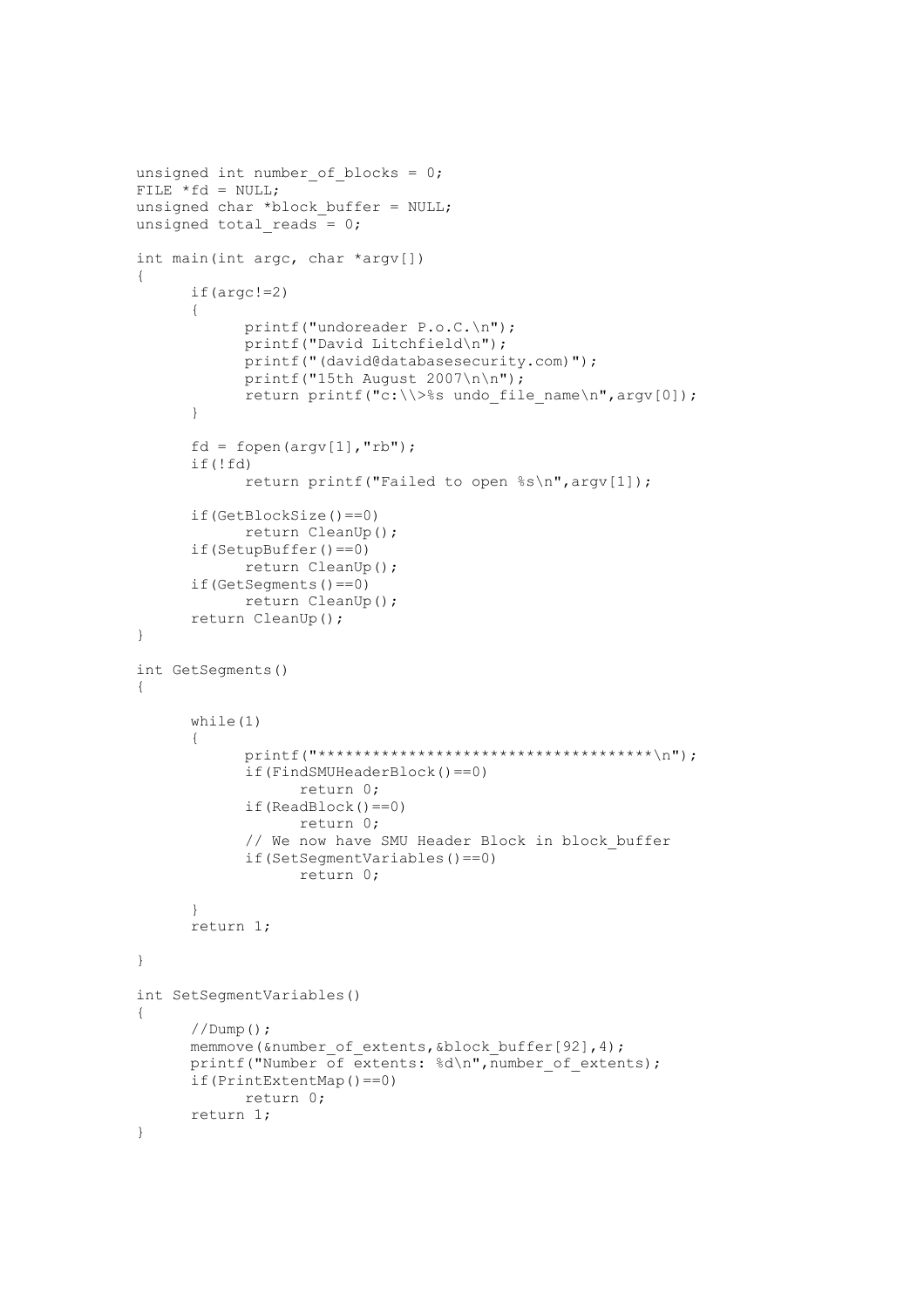```
int PrintExtentMap() 
      unsigned int count = 0;
       unsigned int *address = NULL; 
       unsigned int *size = NULL; 
      unsigned int i = 0;
      unsigned int top = 0;
      unsigned int seccheck = 0;
      unsigned int *x = NULL;unsigned int *_{V} = NULL;
       fpos_t pos; 
      address = (unsigned int *)malloc(number of extents*4);
       if(!address) 
              return 0; 
      memset(address, 0, number of extents*4);
      size = (unsigned int *)malloc(number of extents*4);
       if(!size) 
       { 
              free(address); 
              return 0; 
       } 
      memset(size, 0, number of extents*4);
      top = number of extents * 2;
       // Make sure we don't read beyond 
       // bounds of buffer 
      seccheck = (block\_size - 108) / 4;if(top > seccheck) { 
              free(address); 
              free(size); 
              return 0; 
       } 
      while(count < top)
       { 
             memmove(address+i, &block buffer[108+count*4],4);
             x = address+i; printf("Address: 0x%.8X ",*x); 
              count++; 
             memmove(size+i, &block buffer[108+count*4],4);
             y = size + i; i++; 
              printf("Size: 0x%.8X\n",*y); 
              count ++; 
       } 
      count = 0; fgetpos(fd,&pos); 
       printf("Dumping extents...\n"); 
      while(count \langle i \rangle { 
             x = address + count;
```
{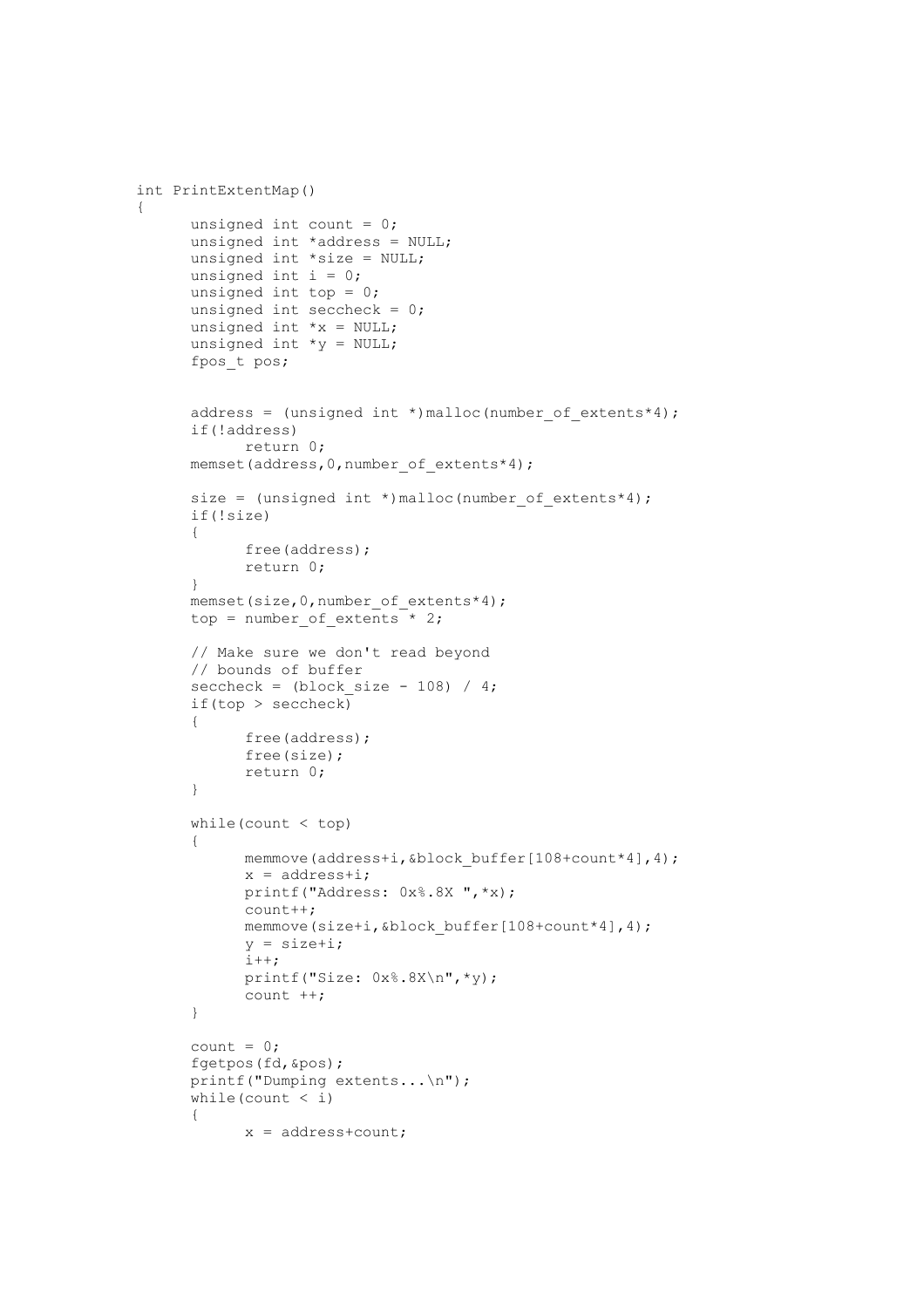```
y = size + count; DumpExtent(*x,*y); 
              count ++; 
 } 
       fseek(fd,pos,SEEK_SET); 
       free(address); 
       free(size); 
       return 1; 
} 
int DumpExtent(unsigned int address, unsigned int size) 
{ 
       unsigned int res = 0; 
       unsigned int addy=0; 
      unsigned int count = 0;
       addy = address; 
      addy = address \land 0x00800000;
      \text{addy} = \text{addy} * \text{block size};printf("DBA: %.8X\n", address);
       printf("Number of blocks: %d\n",size); 
       fseek(fd,addy,SEEK_SET); 
       while(count < size) 
       { 
              if(ReadBlock()==0) 
                    return 0; 
              DumpBlock(); 
              count ++; 
       } 
       printf("\n"); 
       return 1; 
} 
int DumpBlock() 
{ 
      unsigned int scn = 0;
      unsigned int dba = 0;
      unsigned short xidl = 0;
      unsigned short xidh = 0;
      unsigned int xid4 = 0;
       unsigned int entries = 0; 
      unsigned int i = 0;
      unsigned int indx = 0;
      unsigned int head = 0;
       memmove(&dba, &block_buffer[4],4); 
       memmove(&scn, &block_buffer[8],4); 
      memmove(&xidl, &block buffer[20], 2);
      memmove(&xidh, &block_buffer[22],2);
      memmove(&xid4, &block_buffer[24], 4);
      memmove(&entries, &block buffer[30],1);
```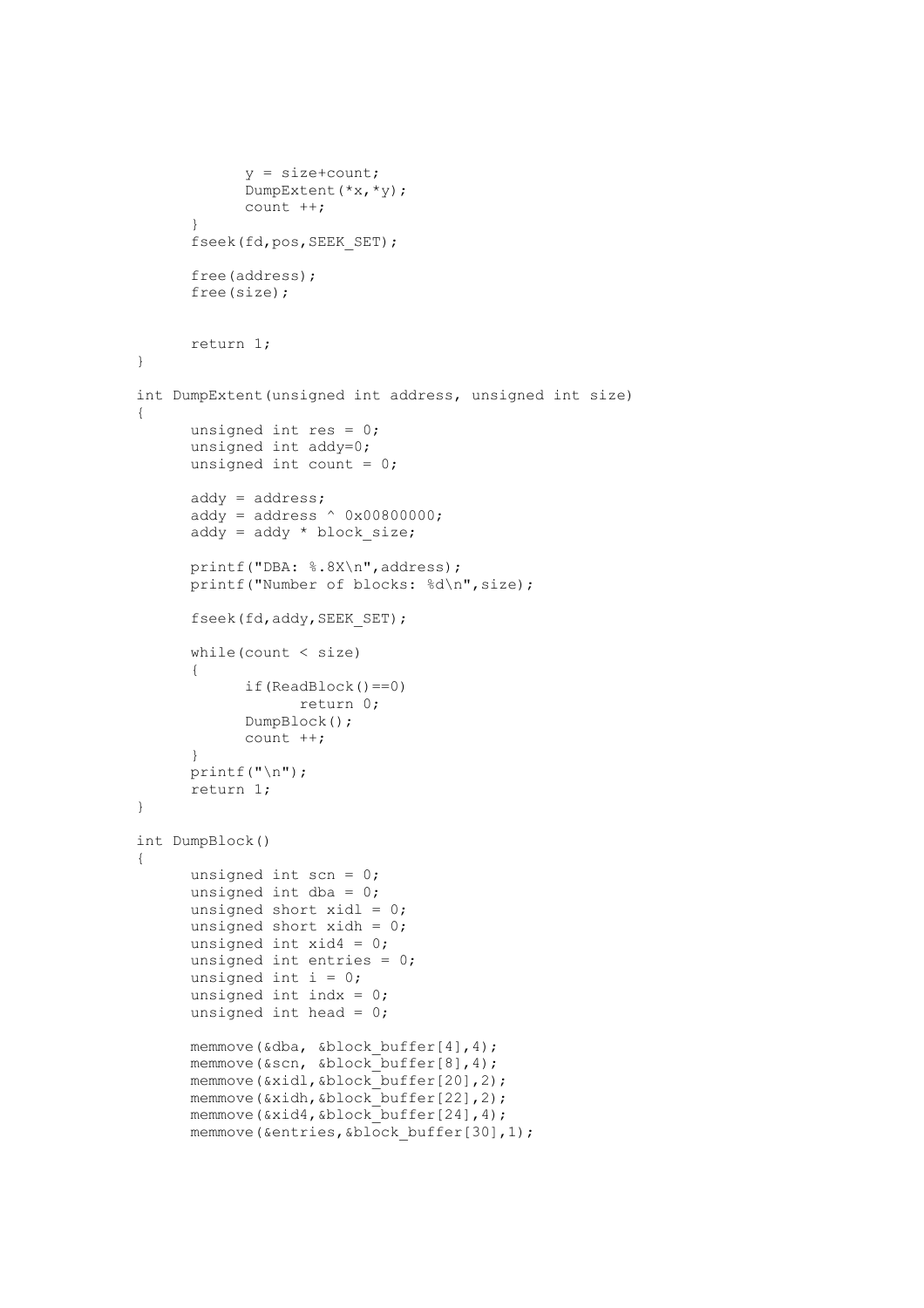```
 printf("DBA: %.8X\n",dba); 
       printf("SCN: %d\n",scn); 
       printf("XID: %.4X.%.3X.%.8X\n",xidl,xidh,xid4); 
      printf("Entries: %d [%.2X]\n", entries, entries);
      printf("n");
      while(i <entries)
       { 
              // Get offset to entry 
             memmove(&indx, &block buffer[36+i*2],2);
              printf("Rec #0x%.2X: %.4X",i+1,indx); 
              DumpEntry(indx+20); 
             i ++;
       } 
       return 1; 
} 
int DumpEntry(unsigned int rec) 
{ 
      unsigned int object id = 0;unsigned int layer = 0;
      unsigned int slot = 0;
      unsigned int opcode = 0;
      unsigned int rci = 0;
      unsigned int sz = 0;
      unsigned int data area size = 0;unsigned int head = 0;
      unsigned int t = 0;
      unsigned int hs = 0;
      unsigned int op = 0;unsigned int ver = 0;
\begin{array}{r} \text{printf("n");} \\ \text{Dump16Address} \end{array}Dump16Address(&block buffer[rec]);
       Dump16Address(&block_buffer[rec+16]); 
       Dump16Address(&block_buffer[rec+32]); 
       Dump16Address(&block_buffer[rec+48]); 
       Dump16Address(&block_buffer[rec+64]); 
       Dump16Address(&block_buffer[rec+80]); 
       Dump16Address(&block_buffer[rec+96]); 
*/ 
       memmove(&sz,&block_buffer[rec],2); 
      if(sz % 4 !=0)
             sz = sz + 2;memmove(&hs, &block buffer[rec+2], 2);
      memmove(&object_id, &block_buffer[rec+sz], 4);
      memmove(&op, &block buffer[rec+sz+hs],1);
      memmove(\&ver, \&blockbuffer[rec+sz+hs+1],1);
      memmove(&layer, &block buffer[rec+sz+16],1);
      memmove(\&opcode,\&block buffer[rec+sz+17],1);
      memmove(&slot, &block buffer[rec+sz+18],1);
      memmove(&rci, &block buffer[rec+sz+19],1);
      memmove(&head, &block buffer[rec+4],1);
```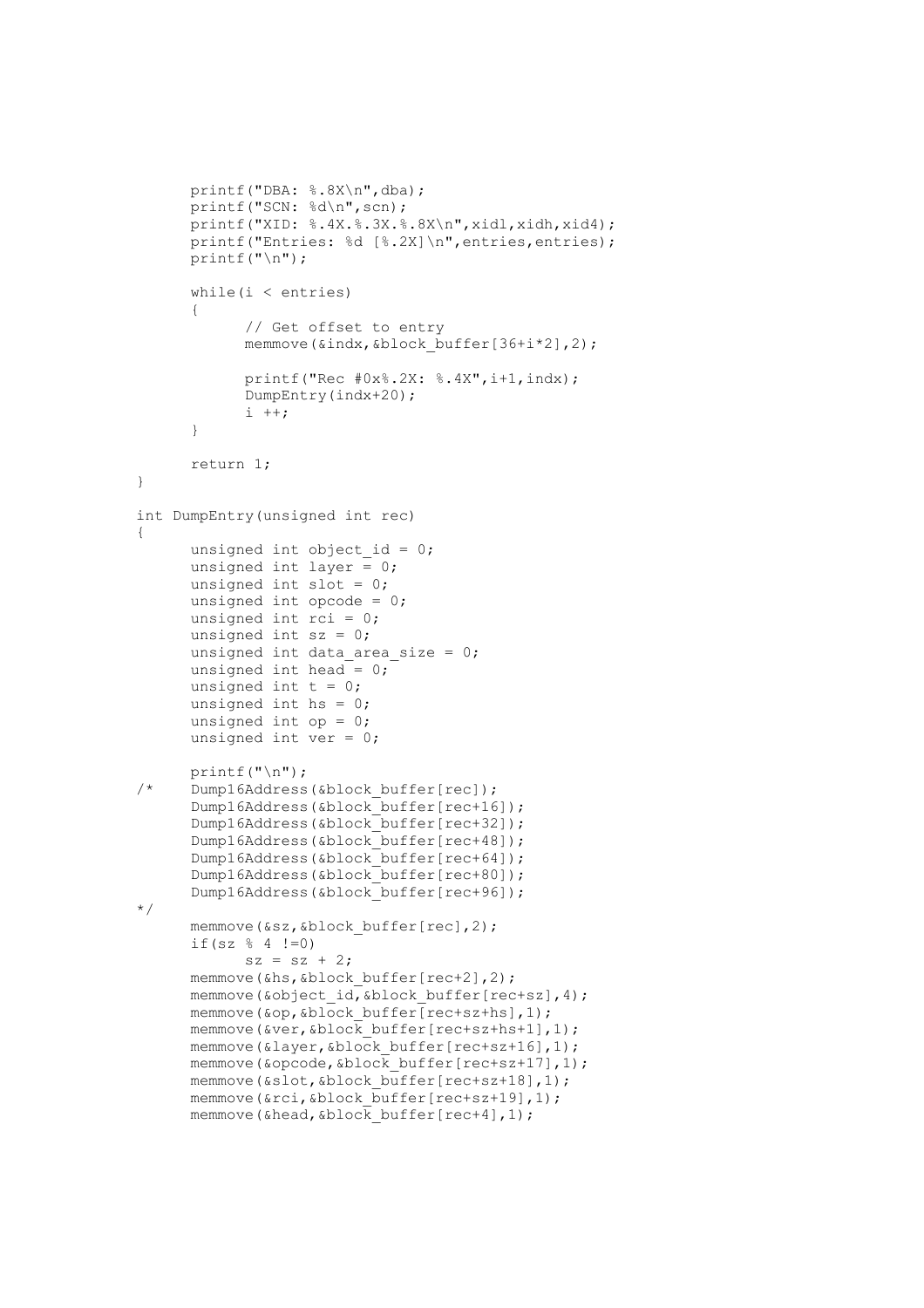```
 printf("Layer: %d ",layer); 
 if (layer==5) 
      printf("Transaction Undo\n");
 else if (layer==10) 
       printf("Index\n"); 
else if(layer == 11)
       printf("Row\n"); 
 else if(layer == 13) 
       printf("Transasction Segment\n"); 
else if(layer == 14)
       printf("Transasction Extent\n"); 
 else if(layer == 22) 
       printf("Tablespace Bitmapped file\n"); 
 else 
 { 
       printf("UNKNOWN Layer"); 
       getch(); 
 } 
 printf("opc: %d\n",opcode); 
 printf("rci: %d\n",rci); 
if(head == 0x00)
 { 
       //printf("Emtpy entry\n\n"); 
       printf("\n"); 
       return 1; 
 } 
printf("ObjectID: %d\n", object id);
printf("Slot: %d [%X]\n", slot, slot);
printf("Op: %d\tver: %d\n", op, ver);
 // If not Transasction Segment 
if(layer == 11) { 
      memmove(&t, &block buffer[rec+sz+hs+head+10],1);
       printf("KDO Opcode: [%.2X] ",t); 
      if(t==1)printf("IUR [Interpret Undo Record]\n");
       else if (t==2) 
            printf("IRP [Insert Row Piece]\n");
       else if (t==3) 
            printf("DRP [Drop Row Piece]\n");
       else if (t==4) 
            printf("LKR [Lock Row]\n");
       else if (t==5) 
            printf("URP [Update Row Piece]\n");
       else if (t==6) 
              printf("ORP [Overwrite Row Piece]\n"); 
       else if (t==7) 
             printf("MFC [Manipulate First Column]\n");
       else if (t==8)
```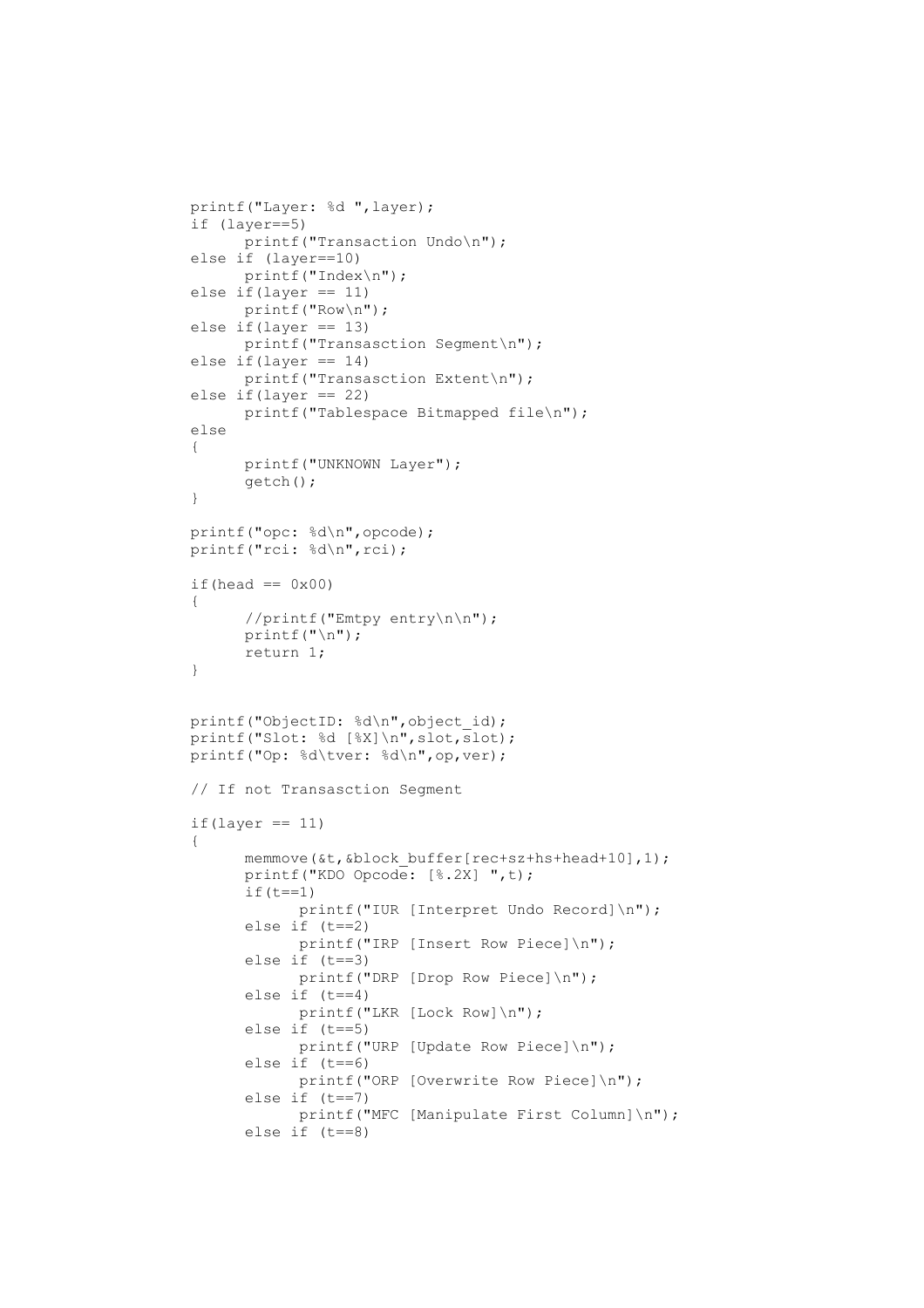```
 printf("CFA [Change Forward Address]\n"); 
              else if (t==9) 
                   printf("CKI [Change Key index]\n");
              else if (t==10) 
                    printf("SKL [Set Key Links]\n"); 
              else if (t==11) 
                    printf("QMI [Quick Multi-Inserts\n"); 
              else if (t==12) 
                    printf("QMD [Quick Multi-Deletes]\n"); 
             else if (t==14) printf("DSC\n"); 
              else if (t==16) 
                  printf("LMN\n");
              else if (t==17) 
                   printf("LLB\n"); 
              else if (t==20) 
                   printf("SHK\n"); 
              else 
                    printf("UNKNOWN\n"); 
       } 
      if(layer == 5) { 
             printf("5 [Transaction Undo]\n");
             printf("Opcode: %d ",opcode); 
              if(opcode==3) 
                   printf("[Rollout a transaction begin]\n");
             else if(opcode == 4) printf("[Commit transaction/Transaction table update 
- no undo record]"); 
             else if(opcode == 7) 
                    printf("[Begin transaction/Transaction table 
update]"); 
             else if(opcode == 8)printf("[Mark transaction as dead]");
              else 
                    printf("[Unknown]\n"); 
 } 
      print(f("\n');
       return 0; 
} 
int FindSMUHeaderBlock() 
{ 
      unsigned int res = 0;
       while(1) 
\{ if(ReadBlock()==0) 
                    return 0; 
              res = Peek(); 
             if(res == 0) return 0; 
             res = res ^ \wedge 0x10000000;
```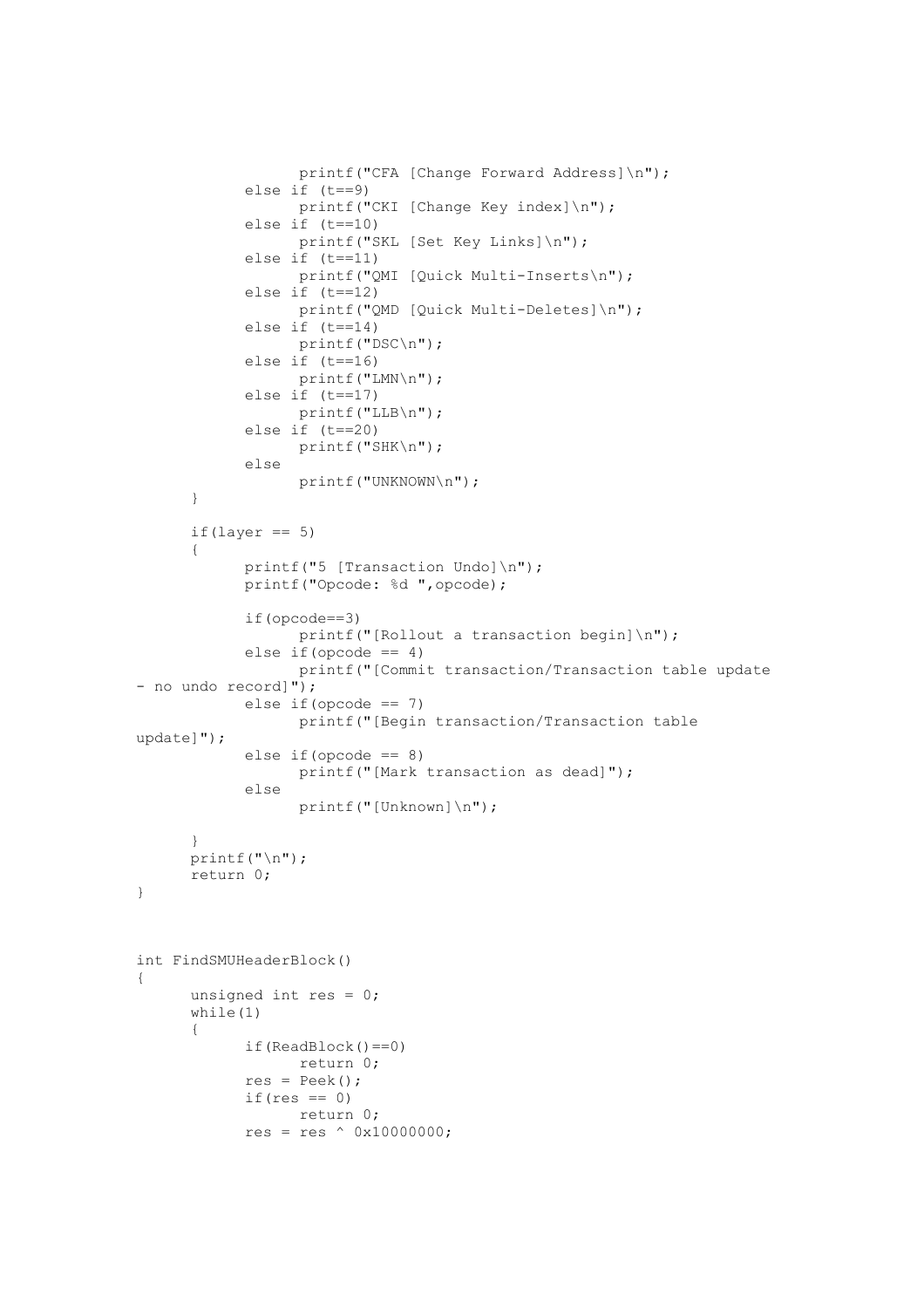```
if(res == 0x26)
                    break; 
 } 
       return 1; 
} 
int SetupBuffer() 
{ 
       if(block_size > 0x7FFFFFFE) 
              return 0; 
       block_buffer = (unsigned char *)malloc(block_size+1); 
       if(!block_buffer) 
              return 0; 
      memset(block buffer, 0, block size+1);
       return 1; 
} 
int CleanUp() 
{ 
       fclose(fd); 
       if(block_buffer) 
             free(block buffer);
       return 0; 
} 
int ReadBlock() 
{ 
      int bytes read = 0;
      memset(block buffer, 0, block size);
      bytes read = fread(block buffer, 1, block size, fd);
      if(bytes read = 0)
              return 0; 
       if(feof(fd)) 
              return 0; 
      total reads ++;
       return 1; 
} 
unsigned int Peek() 
{ 
       // Peek() returns 0x100000nn on success 
      unsigned char buffer[8]="";
      unsigned int ret = 0x10000000;
      int bytes read = 0;
      bytes read = fread(buffer, 1, 4, fd);
      if (bytes read = 0)
             return 0; 
       fseek(fd,-4,SEEK_CUR); 
      ret = ret + buffer[0];
       return ret; 
} 
int GetBlockSize() 
{ 
      unsigned char buffer[200]="";
```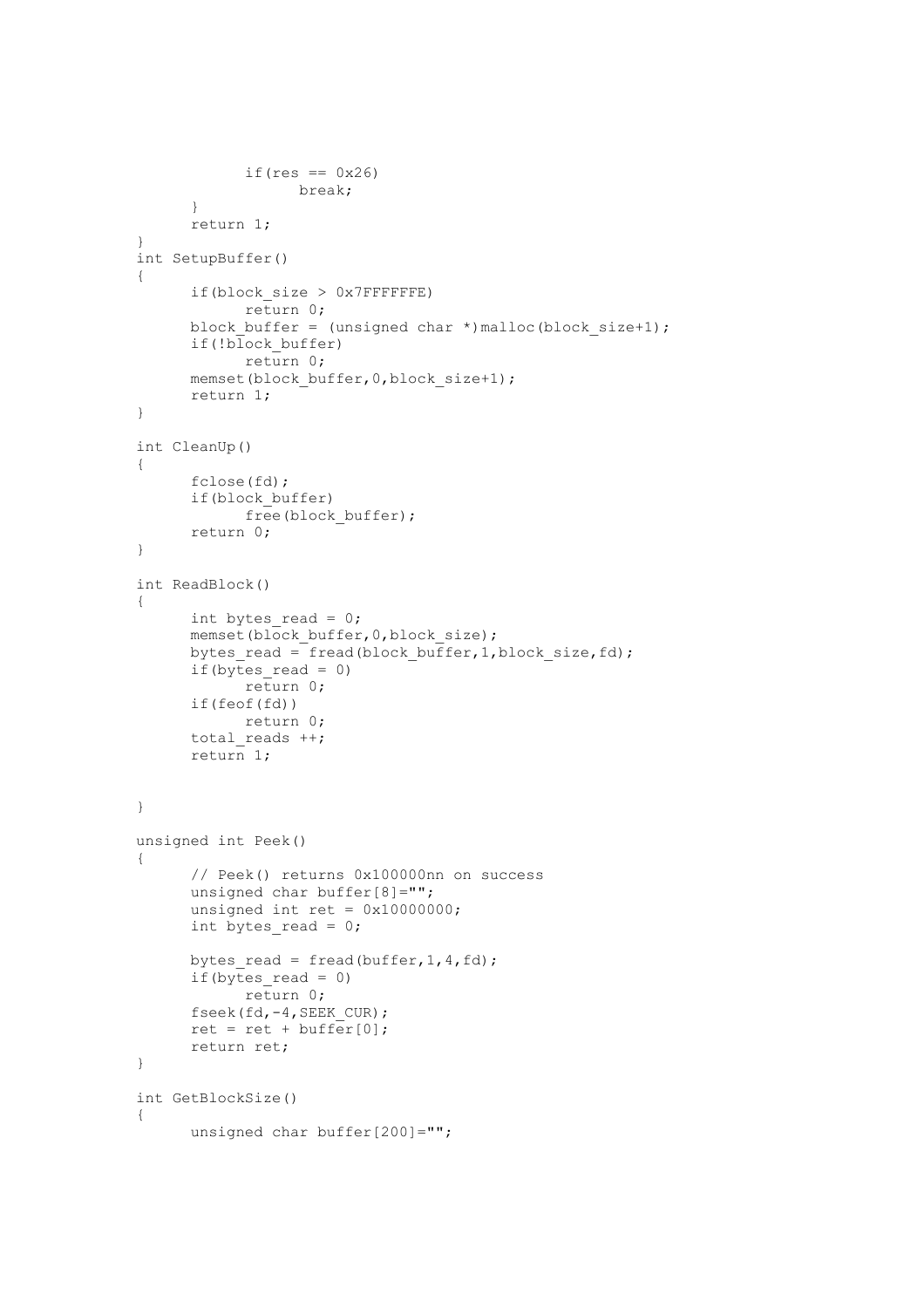```
int bytes read = 0;bytes read = fread(buffer, 1,196, fd);
      if(bytes read = 0)
             return 0; 
       memmove(&block_size,&buffer[20],4); 
      printf("Block Size = %d\nu", block size);
       fseek(fd,0,SEEK_SET); 
       return 1; 
} 
int Dump() 
{ 
      int count = 0;while(count < block size)
       { 
             printf("%.2X ",block buffer[count]);
              count ++; 
             if(count % = 0)
                   printf("\ln");
       } 
       return 0; 
} 
int Dump16() 
{ 
      int count = 0;while(count < 16)
       { 
             printf("%.2X ", block buffer[count]);
              count ++; 
       } 
      printf("\n");
       return 0; 
} 
int Dump16Address(unsigned char *buf) 
{ 
      int count = 0;
      while(count < 16)
       { 
              printf("%.2X ",buf[count]); 
              count ++; 
       } 
       printf("\n"); 
       return 0; 
}
```
# Appendix B

```
1 TABLE 
2, 3 INDEX 
4 NESTED TABLE<br>5 LOB
     5 LOB
```